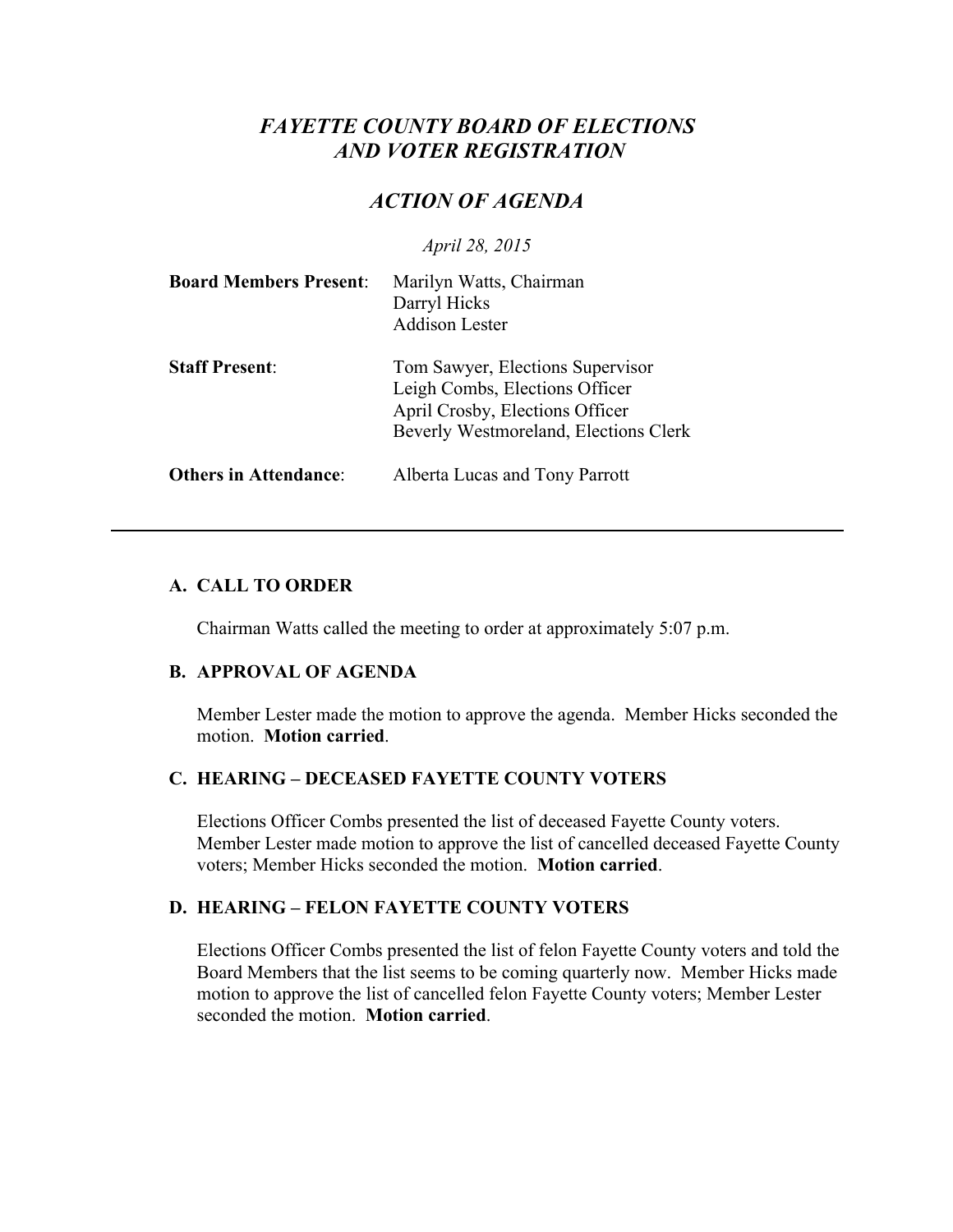### **E. HEARING – MOVED- OUT-OF-STATE VOTERS**

Elections Officer Combs presented the list of Fayette County Moved-Out-Of State Voters. Member Lester made motion to approve the list of cancelled moved-out-ofstate voters; Member Hicks seconded the motion. **Motion carried**.

# **F. CHALLENGED VOTERS**

Officer Combs gave the Board a summary of what has occurred with the two challenged voters that were discussed in the March meeting.

Regarding the challenged voter, Martha Hindman-Wade, Officer Combs told the Board Ms. Hindman-Wade has not challenged the correspondence sent to her letting her know she will be removed from the electors' list. Supervisor Sawyer said that since it is definite that Ms. Hindman-Wade no longer resides in Fayette County and currently resides in Fulton County, she is not eligible to vote in Fayette County. At this point, Member Lester made the motion to remove Ms. Hindman-Wade from the electors' list; Member Hicks seconded the motion. **Motion carried.**

Officer Combs then spoke to the Board regarding the correspondence sent to the challenged voter, Wyatt Evans. This office has not heard from Wyatt Evans regarding this challenge. The lady who lives at the address that Wyatt Evans had put on his voter registration has stated that Wyatt Evans does **not** live there. Given the information that this office has regarding this challenged voter, Member Hicks made the motion to approve the removal of Wyatt Evans from the electors' list. Member Lester seconded the motion. **Motion carried.**

# **G. OLD BUSINESS**

# 1. **APPROVAL OF THE FOLLOWING BOARD MINUTES – REGULARLY SCHEDULED MEETING – MARCH 24, 2015 (MARCH)**

Member Lester made the motion to approve the March 24, 2015 Board meeting minutes; Member Hicks seconded the motion. **Motion carried.**

# **2. INTERGOVERNMENTAL AGREEMENTS**

Supervisor Sawyer spoke briefly to the Board regarding the Intergovernmental Agreements with the cities and towns in Fayette County relating to their upcoming November, 2015 elections. He said he does not have all the agreements back yet.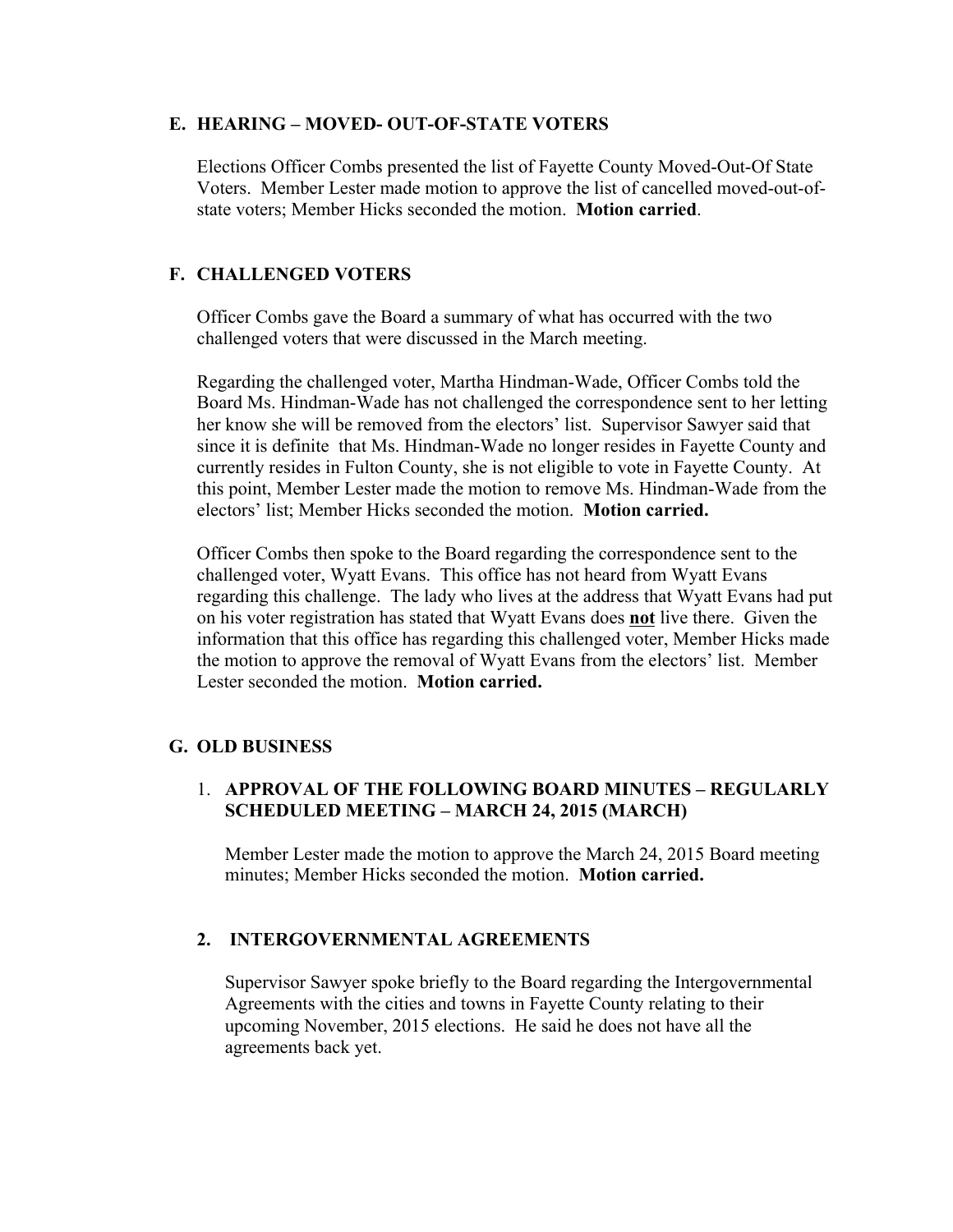#### **3. BALOTAR**

#### **A. YTD BUDGET**

Supervisor Sawyer updated the Board regarding the YTD Budget. He further said that the funding has been moved to allow for payment of the new ballot printing program called Balotar.

#### **B. DEMONSTRATION OF BALOTAR – April 7, 2015, 10:00 A.M.**

Supervisor Sawyer spoke briefly about the presentation/demonstration of Balotar the office had attended on April  $7<sup>th</sup>$ . Everyone was impressed with the program and it is viewed as a positive addition to the Elections Office.

(At this point, Chairman Watts explained to the guests about the program called Balotar and how it would be a cost saving program for the Elections Office. It will enable the office to print ballots on an as-needed basis.)

### **4. GEOA CONFERENCE – MAY 3-6, 2015 – MARRIOTT RIVERFRONT, SAVANNAH, GA**

Supervisor Sawyer passed out the itinerary for the upcoming GEOA Conference. He further explained to the Board that all attendees will be able to pick up their per diem checks from the Finance Department by Friday, May 1, 2015. There was brief discussion about travel arrangements. He also asked that each attendee fill out the tax exempt forms that are in their packet and to turn those in to the Marriott Riverfront Hotel when they arrive for check-in.

Officer Crosby will have the P-Card and will present that to the front desk on check-in. Supervisor Sawyer asked that each attendee give him the hotel receipt when they check out.

Details of the conference were further discussed. Those attendees riding in the County vehicle plan to meet in the front parking lot at 11:30 a.m. on Sunday, May 3, 2015.

#### **H. NEW BUSINESS**

Supervisor Sawyer gave the Board members a copy of the Budget that he has turned in to the Finance Department. He further explained some details regarding the budget and asked the Board for their input. If any changes need to be made, there is still time to do so. He asked the Board to let him know if they see any changes that need to be made. He gave the Board an overview of some additions of equipment that are included in the Budget.